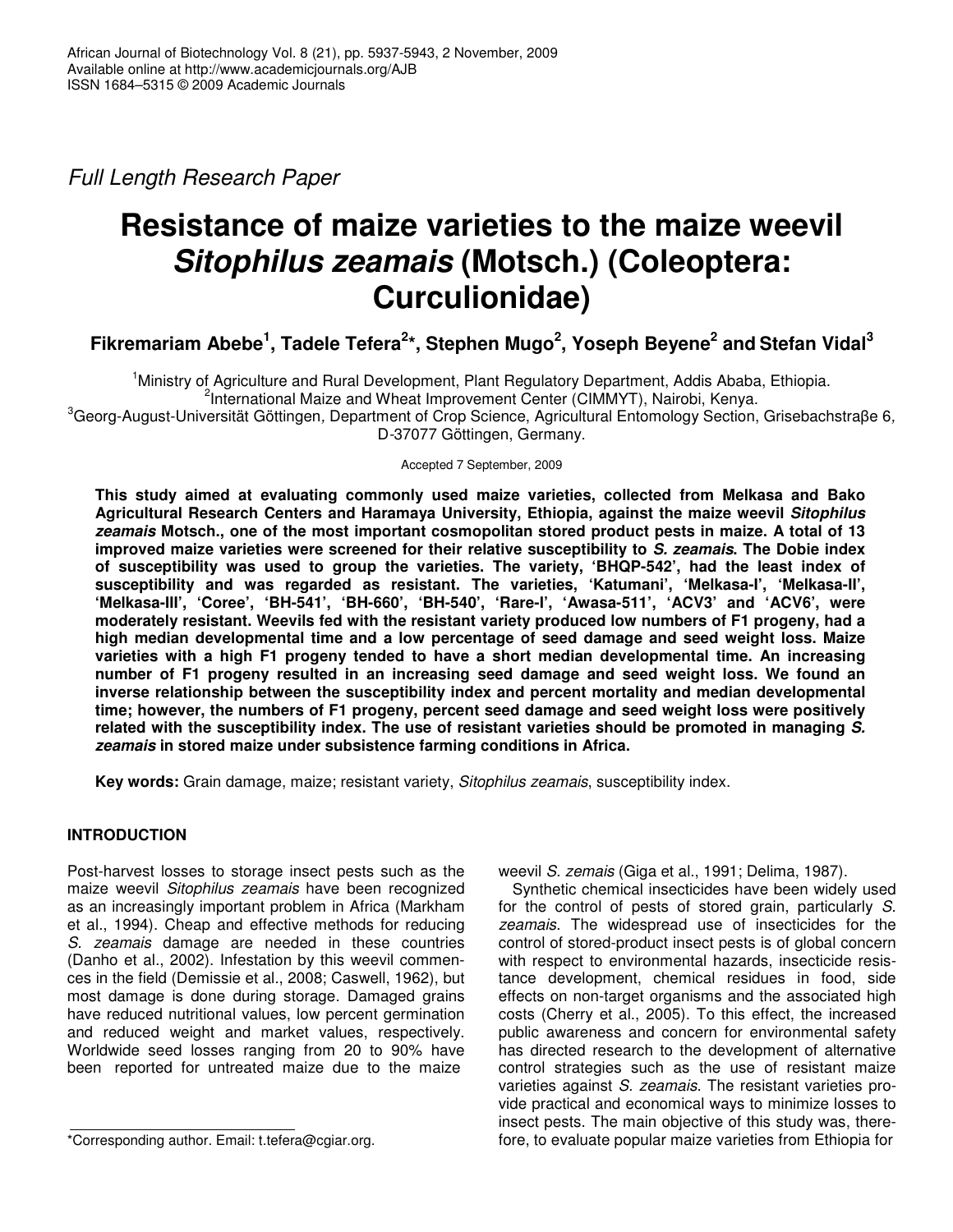their resistance to *S. zeamais* based on a susceptibility index*.*

#### **MATERIALS AND METHODS**

#### **Culture of** *S. zeamais*

A culture of *S. zeamais* was established to supply similar aged weevils for the experiments. About 25 kg seed of the maize variety BH-660 was procured and cleaned to remove seeds with visible damage symptoms. The cleaned seeds were stored in a refrigerator at - 4°C for one month to eliminate potential field infestation. Seeds were then transferred to plastic bags and kept at rearing room conditions for three weeks. Unsexed *S. zeamais* were collected from infested maize seeds and cultured on clean and disinfested maize seeds (BH-660) in 7 jars, each jar with 1.5 l capacity, containing 100 weevils per 500 g of seeds. The jars were covered with muslin cloth and fixed with rubber band to allow aeration and to prevent escape of weevils and were kept at room temperature (21 - 23°C). Seven days after oviposition, all parent weevils were removed from each jar and were placed on another set of seeds kept at the same conditions. Removal of parent weevils and placement on a fresh seed medium repeated until sufficient numbers of laboratory-reared weevils of known age were available.

#### **Maize varieties**

A total of thirteen maize varieties, including four hybrids (BH-660, BH-540, BH-541 and BHQP-542), eight open pollinated (Rare-I, Melkasa-I, Melkasa-II, Melkasa-III, Awasa-511, ACV3, ACV6 and Katumani) and a local variety (Coree) were used. They were collected from Melkasa and Bako Agricultural Research Centers and Haramaya University, Ethiopia. The varieties are currently under production in different parts of Ethiopia. Freshly harvested seeds of each variety were procured, cleaned and disinfested by keeping them in a deep freezer at -20  $\pm$  2°C for two weeks prior to starting the experiments. The seeds were then kept for two weeks at the experimental conditions for acclimatization. The moisture content of the seeds was 12 - 13%.

#### **Screening the maize varieties**

About 100 g seeds, from each of the maize varieties were placed in a 250 cm<sup>3</sup> glass jar with brass screen lids allowing ventilation and preventing escape of the weevils. The no choice test method, in which the weevils were introduced to each sample of seeds, was as follows: Thirty newly emerged unsexed adult weevils were introduced to the jars to infest the 100 g seeds of each variety and were kept for seven days for oviposition (Derera et al., 2001). Seeds of each variety without *S. zeamais* were kept under similar conditions and served as a control. The treatments were arranged in a completely randomized block design with three replications, conducted in a laboratory at 24 - 25°C, 65 - 70% RH and 12:12 (light: dark) photoperiod.

#### **Adult mortality**

Mortality was assessed 7 days after introduction of weevils. All insects were removed and dead and alive insects were counted.

#### **F<sup>1</sup> progeny**

After removing dead and alive weevils as described above, the

seeds were kept under the same experimental conditions to assess the emergence of  $F_1$  progeny; therefore seeds were inspected daily. Emerging progeny was removed and counted per jar on each assessment day. These observations continued for 56 days until all  $F_1$  progeny was expected to have emerged (Nwana and Akibi-Betts, 1982).

#### **Seed damage and weight loss**

Sixty-three days after introduction of the weevils, 100 seeds were randomly taken from each jar. The number of seeds damaged (holed seeds) by weevil feeding was assessed. Seed damage was expressed as a proportion of the total number of seeds sampled. Seed weight loss was determined using the count and weight method of Gwinner et al*.* (1996).

Weight loss  $(\%)$  = (Wu x Nd) - (Wd x Nu) X 100 / Wu x (Nd + Nu)

Where  $Wu = Weight$  of undamaged seed,  $Nu = Number$  of undamaged seed, Wd = Weight of damaged seed, and  $Nd = Number of$ damaged seed.

#### **Median development time**

The median development period was calculated as the time (days) from the middle of the oviposition period to the emergence of 50% of the  $F_1$  progeny (Dobie, 1977).

#### **Index of susceptibility**

The index of susceptibility was calculated using the method of Dobie (1974). This involves the number of  $F_1$  progeny and the length of median developmental time.

Index of susceptibility = 100 x  $[log_e$  (total number of F<sub>1</sub> progeny emerged) / (median development time)]

The susceptibility index, ranging from 0 to 11, was used to classify the maize varieties; where;  $0 - 3 =$  resistant,  $4 - 7 =$  moderately resistant, 8 - 10 = susceptible and  $\geq 11$  = highly susceptible (Dobie, 1974).

#### **Data analysis**

Data with regard to percent adult mortality, percent seed damage and weight loss were angular-transformed (arcsine  $\sqrt{proportion}$  ), while numbers of F1 progeny were logtransformed, in order to stabilize the variance. The transformed data were analyzed using one-way analysis of variance. Significant differences between means were separated using Student Newman Keuls test  $(P < 0.05)$ . Back-transformed (original) data are presented in tables and figures.

#### **RESULTS**

## **Adult mortality, F<sup>1</sup> progeny and median developmental time**

Adult mortality did not significantly differ between the varieties (Table 1). However, weevils feeding on BHQP-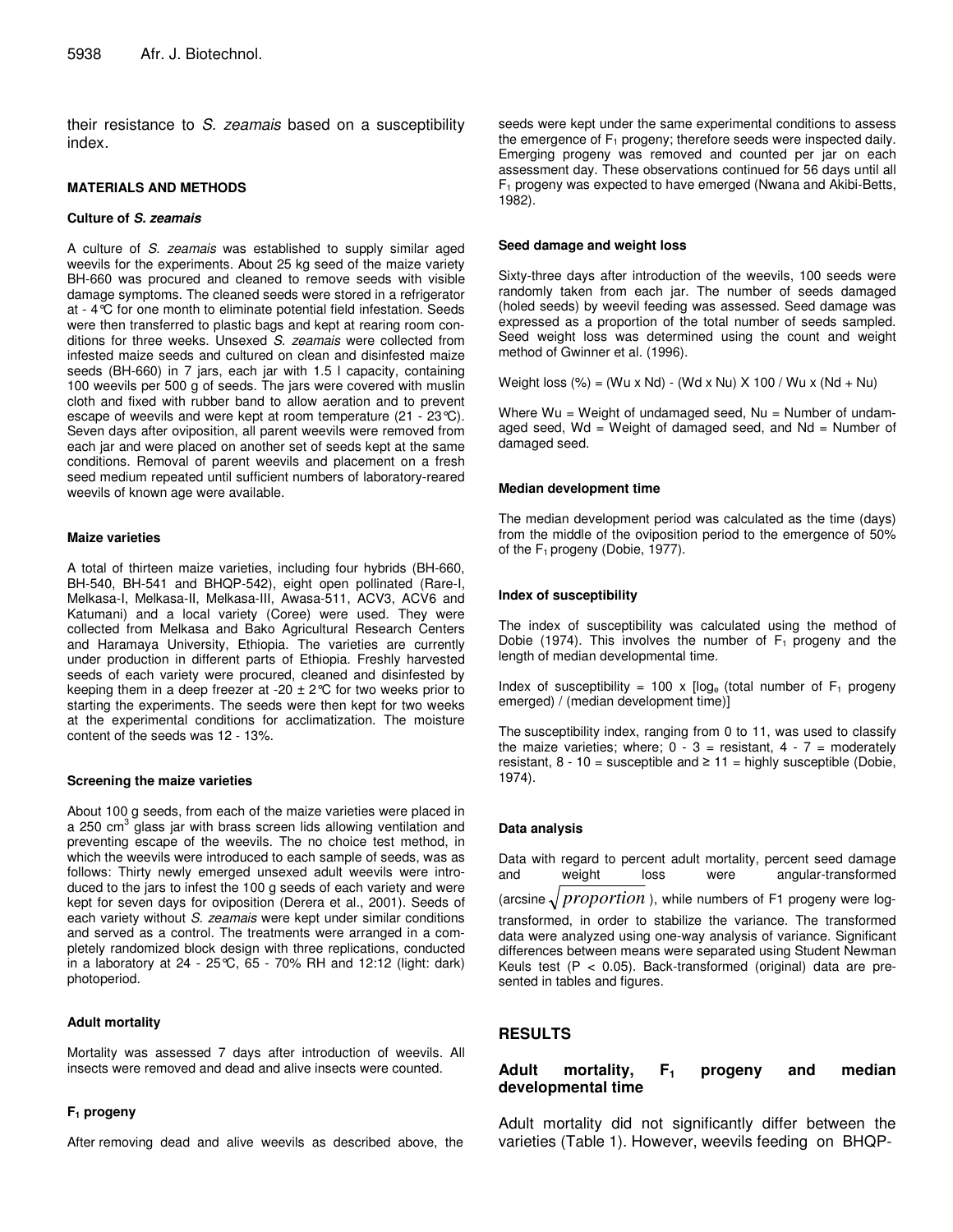| Variety               | Adult<br>mortality $(\%)$ | $F_1$ Progeny<br><b>Emerged</b> | <b>Median developmental</b><br>time (in days) |
|-----------------------|---------------------------|---------------------------------|-----------------------------------------------|
| Rare-I                | $15.5 \pm 6a$             | $55.6 \pm 7$ de                 | $46.3 \pm 3$ abc                              |
| Melkasa-I             | $13.3 \pm 3a$             | $74.6 \pm 7abc$                 | $42.6 \pm 7$ d                                |
| Melkasa-II            | $12.2 \pm 2a$             | 74.6 $\pm$ 7abc                 | $42.0 \pm 5$ d                                |
| Melkasa-III           | 11.1 $\pm$ 1 a            | $84.6 \pm 7a$                   | 41.6 $\pm$ 7 d                                |
| BH-660                | $14.4 \pm 4a$             | $68.3 \pm 3bc$                  | $44.3 \pm 3$ bcd                              |
| BH-540                | $14.4 \pm 4a$             | $62.3 \pm 3cd$                  | $43.3 \pm 3$ cd                               |
| BH-511                | $13.3 \pm 3a$             | $71.0 \pm 5$ abc                | $42.3 \pm 3 d$                                |
| <b>BHQP-542</b>       | 16.6±7a                   | $23.0 \pm 8h$                   | $48.0 \pm 6a$                                 |
| Awasa-511             | $15.5 \pm 6a$             | $49.6 \pm 7e$                   | $45.0 \pm 4$ abcd                             |
| ACV <sub>3</sub>      | 16.6 $\pm$ 7 a            | $31.3 \pm 3g$                   | $47.3 \pm 3$ ab                               |
| ACV <sub>6</sub>      | $15.5 \pm 6a$             | $39.3 \pm 3f$                   | $46.6 \pm 7$ ab                               |
| Katumani              | $11.1 \pm 1a$             | $81.3 \pm 3ab$                  | 41.6 $\pm$ 7 d                                |
| Coree (local variety) | $12.2 \pm 2a$             | 74.6 ± 7abc                     | $42.0 \pm 3d$                                 |

**Table 1.** Adult mortality and F<sub>1</sub> progeny of *S. zeamais* on different maize varieties.

Means followed by the same letter within the column are not significantly different at  $p < 0.01$ . Original (back-transformed) values are presented here; however, angular-transformed values were used for the analysis.

**Table 2.** Extent of seed damage and weight loss to the maize varieties by *S. zeamais.*

| <b>Variety</b>   | Seed damage (%)    | Weight loss (%) |
|------------------|--------------------|-----------------|
| Rare-1           | $6.3 \pm 0.1$ fg   | $4.4 \pm 0.4e$  |
| Melkasa-I        | $10.6 \pm 2.3$ cde | $5.6 \pm 0.5d$  |
| Melkasa-II       | $13.3 \pm 3.1$ bcd | $6.2 \pm 0.8$ c |
| Melkasa-III      | $18.0 \pm 3.4 a$   | $8.3 \pm 0.2 a$ |
| BH-660           | $7.6 \pm 2.0$ ef   | $4.5 \pm 0.1$ e |
| <b>BH-540</b>    | $8.6 \pm 1.5$ ef   | $5.4 \pm 0.2$ d |
| BH-541           | $9.6 \pm 2.5$ de   | $5.4 \pm 0.9$ d |
| <b>BHOP-542</b>  | $3.3 \pm 0.5$ h    | $3.2 \pm 0.4$ f |
| Awasa-511        | $7.3 \pm 1.7$ efg  | $4.5 \pm 0.5 e$ |
| ACV <sub>3</sub> | $4.6 \pm 0.4$ gh   | $3.4 \pm 0.6$ f |
| ACV <sub>6</sub> | $6.0 \pm 0.3$ fg   | $3.5 \pm 0.5$ f |
| Katumani         | $15.0 \pm 3.2$ ab  | $8.2 \pm 0.8$ a |
| Core             | $14.3 \pm 3.7$ abc | $7.5 \pm 0.4$ b |

Means followed by the same letter within the column are not significantly different at  $p < 0.01$ .

Original (back-transformed) values are presented here; however, angular-transformed values were used for the analysis.

542 and ACV3 suffered the highest mortality. There were significant differences ( $F_{12, 24} = 91$ ; P < 0.05) between the maize varieties in the number of  $F_1$  progeny (Table 1). The highest number of F1 progeny was counted in jars of the varieties Melkasa-I, Melkasa-II, Melkasa-III, Katumani and Coree, while the least number of F1 progeny was found in BHQP-542, ACV3 and ACV6 11.

Significant differences  $(F_{12, 24} = 8.71; P < 0.01)$  among the varieties were recorded with regard to the median developmental time (MDT) (Table 1). The MDT ranged from 41.6 days for Katumani and Melkasa III, to 48.0 days for BHQP-542. *S. zeamais* reared on the varieties Katumani, Melkasa-I, Melkasa-II, Melkasa-III, Coree, BH-541, BH-660 and BH-540, respectively, had relatively lower MDT. However, Rare-I, BHQP-542, Awasa-511, ACV3 and ACV6 had the highest MDT. The general trend in MDT appeared to be similar to that of F1 progeny emergence. Varieties with high F1 progeny tended to have short MDT.

#### **Seed damage and weight loss**

Significant differences ( $P < 0.01$ ) were observed in the percentages of seeds damaged and seed weight loss among the varieties tested (Table 2). The highest seed damage and seed weight loss were observed in Melkasa-III, followed by Katumani and Coree. The least seed damage and seed weight loss was observed in BHQP-542, ACV3 and ACV6. Seed damage and weight loss were positively related with the number of F1 progeny (Figure 1). With increasing number of F1 progeny, there was an increasing seed damage and seed weight loss.

#### **Index of susceptibility**

The index of susceptibility ranged from 2.8 in BHQP-542 and 4.6 in Melkasa-III (Figure 2). The variety BHQP-542 was rated as resistant while the remaining varieties were categorized as moderately resistant. The susceptibility index was inversely related with percent mortality and median developmental time (Figures 3a and c); however, the number of F1 progeny, percent seed damage and seed weight loss showed a positive relationship with the susceptibility index (Figures 3b, d and e).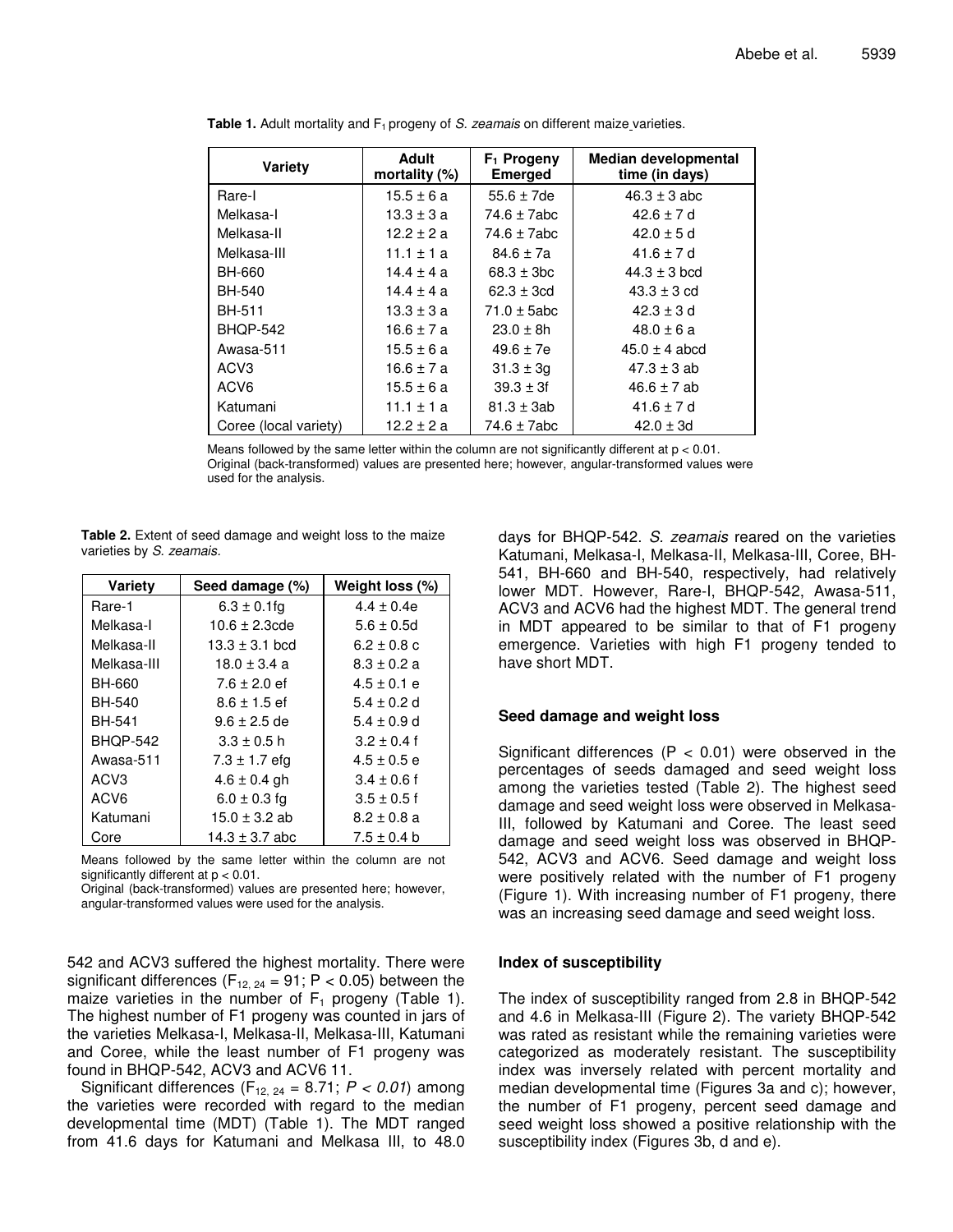

**Figure 1.** Correlation between seed damage (open dots) and seed weight loss (dark dots) and number of F1 progeny.



**Figure 2.** Susceptibility index of maize varieties (0 to 11 scale), where; 0-3 = resistant, 4 - 7 = moderately resistant,  $8 - 10 =$  susceptible and  $\geq 11 =$  highly susceptible.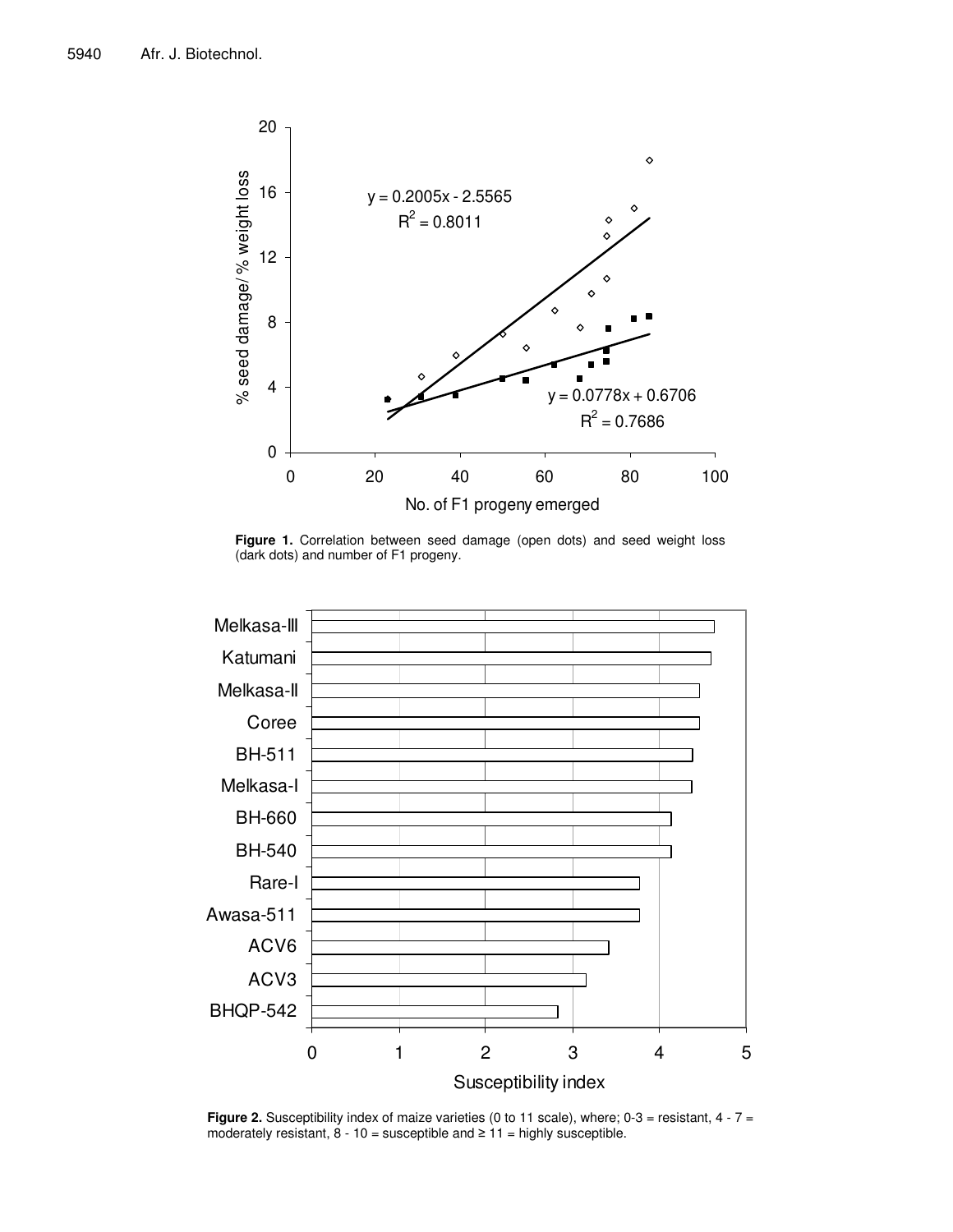

**Figure 3.** Correlation between (a) adult mortality, (b) F1 progeny, (c) median developmental time, (d) seed damage and (e) seed weight loss and the susceptibility index.

## **DISCUSSION**

In our experiments we found considerable variation among the maize varieties with respect to F1 progeny, median developmental time, seed damage, seed weight loss and the susceptibility index. These differences in the susceptibility of the maize varieties indicate the inherent ability of a particular variety to resist *S. zeamais* attack. Resistance in stored maize to insect attack has been attributed to physical factors such as grain hardness, pericap surface texture, nutritional factors such as amylose, lipid and protein content (Dobie, 1974; Tepping et

al., 1988) or non-nutritional factors, especially phenolic compounds (Serratos et al., 1987). Garcia-Lara et al. (2004) also reported that pericarp roughness was correlated with susceptibility. The role phenolics play in resistance formation in these surface tissues may be both related to structural components and antibiosis factors (Arnason et al., 1993). For *Sitophilus oryzae* grain hardiness has been reported as the main resistance parameter (Bamaiyi et al., 2007).

Out of the thirteen maize varieties tested against *S. zeamais*, only one variety, BHQP-542, was resistant. The remaining twelve varieties were moderately resistant.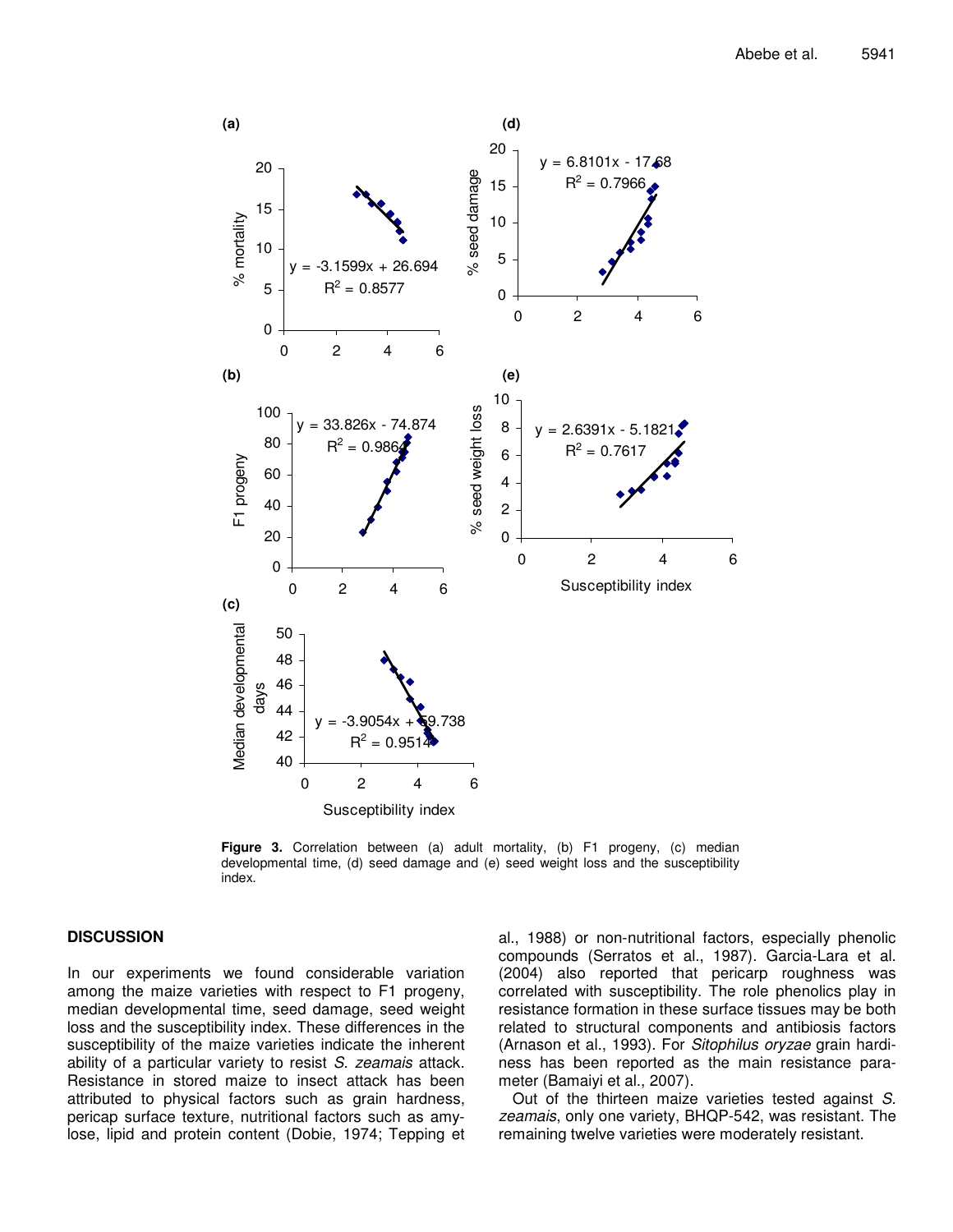BHQP-542 is a hybrid, quality protein maize variety. The fact that this variety was resistant to *S. zeamais* may be attributed to a high tryptophan and lysine content. Protein content was negatively correlated with the susceptibility of maize cultivars to *S. zeamais* (Arnason *et al.* 2004). There were no apparent differences in resistance between the hybrids BH-660, BH-540 and BH-511 and the other cultivars tested, which are open pollinated varieties.

Adult weevil mortality was not significantly different between the varieties tested. Dobie (1974) found that the overall rate of mortality of adult maize weevils on different maize varieties was generally low and concluded that there was no evidence for a variation among the varieties in their effects upon the mortality of *S. zeamais*. Abraham (1991) also suggested that this parameter might not be a good indicator of susceptibility, because adult weevils were found to survive without food for more than ten days in a laboratory test.

Relatively longer developmental time was required on the resistant variety, BHQP-542, than on the moderately resistant varieties. Similarly, beetles on varieties having a high index of susceptibility displayed reduced periods for the completion of developments. Reduced survival and establishment will reduce the insect populations and the resultant crop damage. Prolongation of development periods will also result in reduction of number of generations in a season. According to Horber (1988), the index of susceptibility is based on the assumption that the more  $F_1$  progeny and the shorter the duration of the development, the more susceptible the seeds would be. Abraham (1991) indicated that the extent of damage during storage depends upon the number of emerging adults during each generation and the duration of each life cycle and seeds permitting more rapid and higher levels of adult emergence will be more seriously damaged. Several maize varieties, including local land races, have been characterized as sources of resistance to *S. zeamais* (Giga and Mazarura, 1991; Arnason et al. 2004) and some sources of resistance have been incorporated into elite maize lines (Bergvinson, 2001).

It can be concluded that if resistant maize varieties extend the developmental period of *S. zeamais*, the post harvest loss incurred during storage of farm produce will be minimized to a large extend. Those varieties with low indices of susceptibility can be stored relatively for longer periods of time. Resistant varieties, therefore, can be utilized as an environmental friendly way to reduce damage by *S. zeamais* under traditional storage conditions. The resistant variety identified in the present study can also be used as a source of resistance in breeding programs to diversify the basis of resistance to this pest.

## **ACKNOWLEDGEMENT**

We acknowledge the Ministry of Agriculture and Rural Development of Ethiopia for sponsoring this study. We

thank Prof. Kanaujia for his contribution during the initial stage of this work. We acknowledge the Alexander von Humboldt Foundation, Bonn, for offering Dr Tadele Tefera, a research fellowship during which this paper writing was initiated.

#### **REFERENCES**

- Abraham T (1991). The biology, significance and control of the maize weevil, *Sitophilus zeamais* Motsch. (*Coleoptera: Curculionidae*) on stored maize. An M.Sc. Thesis presented to the School of Graduate Studies of Haramaya University of Agriculture, Ethiopia. p. 250.
- Arnason JT, Lambert JDH, Gale J, Mihm J (1993). Is Quality Protein Maize more susceptible than normal varieties to attack by the Maize Weevil, *Sitophilus zeamais*? Postharvest Biol. Technol. 2: 349-358.
- Arnason JT, Baum B, Gale J, Lambert JDH, Bergvinson D, Philogene B J R, Serratos J A, Mihm J, Jewell D C (2004). Variation in resistance of Mexican landraces of maize to maize weevil *Sitophilus zeamais*, in relation to taxonomic and biochemical parameters Euphytic, 74: 227-336.
- Bamaiyi LJ, Dike MC, Onu I (2007). Relative susceptibility of some sorghum varieties to the rice weevil *Sitophilus oryzae* L. (Coleoptera: Curculionidae). J. Entomol. 4: 387-392.
- Caswell GH (1962). Agricultural Entomology in the Tropics. Edward Arnold, London, p. 145.
- Cherry AJ, Bantino A, Djegui D, Lomers C (2005). Suppression of the stem borer *Sesamia calamistis* (Lepidoptera: Noctuidae) in maize following seed dressing, topical application and stem injection with African isolates of *Beauveria bassiana*. Int. J. Pest Manage. 50: 67- 73.
- Danho M, Gaspar C, Haubruge E (2002). The impact of grain quality on the biology of *Sitophilus zeamais* Motsch. (Coleoptera: Curculionidae): oviposition, distribution of eggs, adult emergence, body weight and sex ratio. J. Stored Prod. Res. 38: 259-266.
- Demissie G, Tefera T, Tadesse A (2008). Importance of husk covering on field infestation of maize by *Sitophilus zeamais* Motsch. (Coleoptera: Curculionidea) at Bako, Western Ethiopia. Afr. J. Biotechnol. 7: 3774-3779.
- Derera J, Pixley KV, Giga PD (2001). Resistance of maize to the maize weevil: I-Antibiosis. Afr. Crop Sci. J. 9: 431-440.
- Dobie P (1974). The laboratory assessment of the inherent susceptibility of maize varieties to post harvest infestation by *Sitophilus zeamais* Motsch. (Coleoptera: Curculionidea) infesting field corn. J. Entomol. Sci. 21: 367-375.
- Dobie P (1977). The contribution of the tropical stored products center to the study of insect resistance in stored maize. Trop. Stored Prod. Info. 34: 7-22.
- Delima CPF (1987). Insect pests and post harvest problems in the tropics. Insect Sci. Appl. 8: 673-676.
- Giga DP, Mazarura UM (1991). Levels of resistance to the maize weevil, *Sitophlus zeamais* (Motsch.) in exotic, local open pollinated and hybrid maize germplasm Insect Sci. Appl. 12: 159-169.
- Giga DP, Mutumeerwa S, Moya G, Neeley D (1991). Assessment and control of losses caused by insect pests in small farmers stores in Zimbabwe. Crop Prot. 10: 287-292.
- Gwinner J, Harnisch R, Muck O (1996). Manual on the prevention of post harvest seed losses, post harvest project, GTZ, D-2000, Hamburg, FRG. p. 294.
- Horber E (1988). Methods to detect and evaluate resistance in maize to seed insects in the field and in storage. *In*. Towards insect resistance maize for the third world: Proceedings of international symposium on methodologies for developing host plant resistance to maize insects. pp. 140-150. CYMMYT, El Batan, Mexico D.F. CYMMYT.
- Markham RH, Bosque-Pérez N, Borgemeister C, Meikle WG (1994). Developing pest management strategies for the maize weevil, *Sitophilus zeamais* and the larger grain borer, *Prostephanus truncatus*, in the humid and sub-humid tropics. FAO plant protection bulletin, 42: 97-116.
- Nwana IE, Akibo-Betts DT (1982). The resistance of some rice varieties